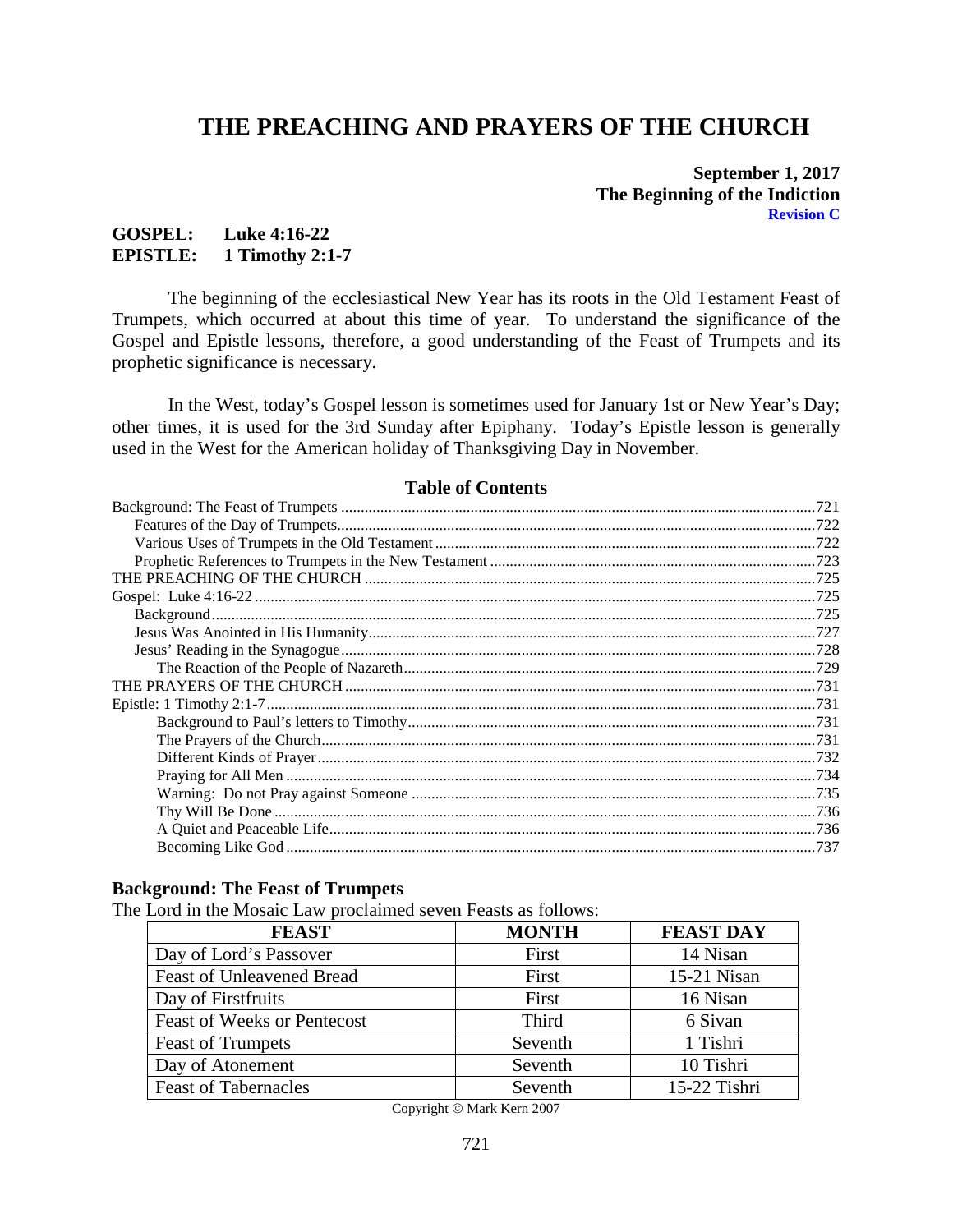The first month, Nisan, was proclaimed to be the first month of the year (Exodus 12:2), but the 1st of Tishri came to be referred to as Jewish New Year's Day. This is still the case today. In the Orthodox Church, a similar situation exists. Pascha (or Passover or Easter) is the beginning of the Orthodox lectionary and the chief of the feast days. But yet September  $1<sup>st</sup>$  is the Beginning of the Indiction or proclamation<sup>[1](#page-1-2)</sup>.

#### <span id="page-1-0"></span>**Features of the Day of Trumpets**

Between the Feast of Weeks (Pentecost) and the Feast of Trumpets is a long summer (almost four months) that can be quite hot, especially in the Southern lowlands. In areas near the Negev today, work is often suspended for several hours during the heat of the day. While this may not have been the case in Biblical times, "bearing the burden and scorching heat of the day" (Matthew 20:12) was difficult and the relief of cooler weather was welcomed.

According to rabbinical traditions<sup>[2](#page-1-3)</sup>, the Feast of Trumpets was the anniversary of the beginning of the world. In addition, since the Day of Atonement (or Yom Kippur) was regarded as a day of judgment, the Feast of Trumpets inaugurated a period of repentance in preparation for Yom Kippur.

The distinctive feature about the Feast of Trumpets was simply a day of the blowing of trumpets where only the priests were allowed to blow the silver trumpets (Numbers 10:8). Nothing is mentioned in the Mosaic Law regarding how to do it, but the day was declared a Sabbath (no matter what day of the week it fell on). Thus it was regarded as an important day.

Since it was the first day of the month, the normal sacrifice for the beginning of the month (or new moon) was required (Numbers 28:11-15). Under Mosaic Law, the beginning of any month was determined by the first sighting of the new moon. In addition to these sacrifices, others were required also (Numbers 29:1-6). While this was a Mosaic Law requirement, there were no instructions to answer the question: "Why are we doing this?" However, this can be inferred by comparing the uses of trumpets in the Scripture.

#### <span id="page-1-1"></span>**Various Uses of Trumpets in the Old Testament**

There were many different uses of trumpets described in the Scriptures. Among them are the ones listed below:

- **Calling the Assembly<sup>[3](#page-1-4)</sup> Together**: One blast was used for the heads of clans; two blasts was used for the entire assembly of the congregation (Numbers 10:1-4, 7).
- **Commencing a Journey**: At the sound of the first alarm, the camps on the East side of the Tabernacle moved out. At the second alarm, those on the South side moved out (Numbers 10:5-6), etc.

<span id="page-1-2"></span><sup>&</sup>lt;sup>1</sup> For more details on the Seven Hebrew Feast Days, see Mark Kern, The Hebrew Feast Days, St. Athanasius Press, 1975. <sup>2</sup> Merrill F. Unger, Unger's Bible Dictionary, Moody Press, Chicago, 1967, p.350 <sup>3</sup> Assembly is the Hebrew word *edah;* in the Greek Septuagint, *edah* is translated as *ekklesia.* In the New

<span id="page-1-4"></span><span id="page-1-3"></span>

Testament, *ekklesia* is translated Church.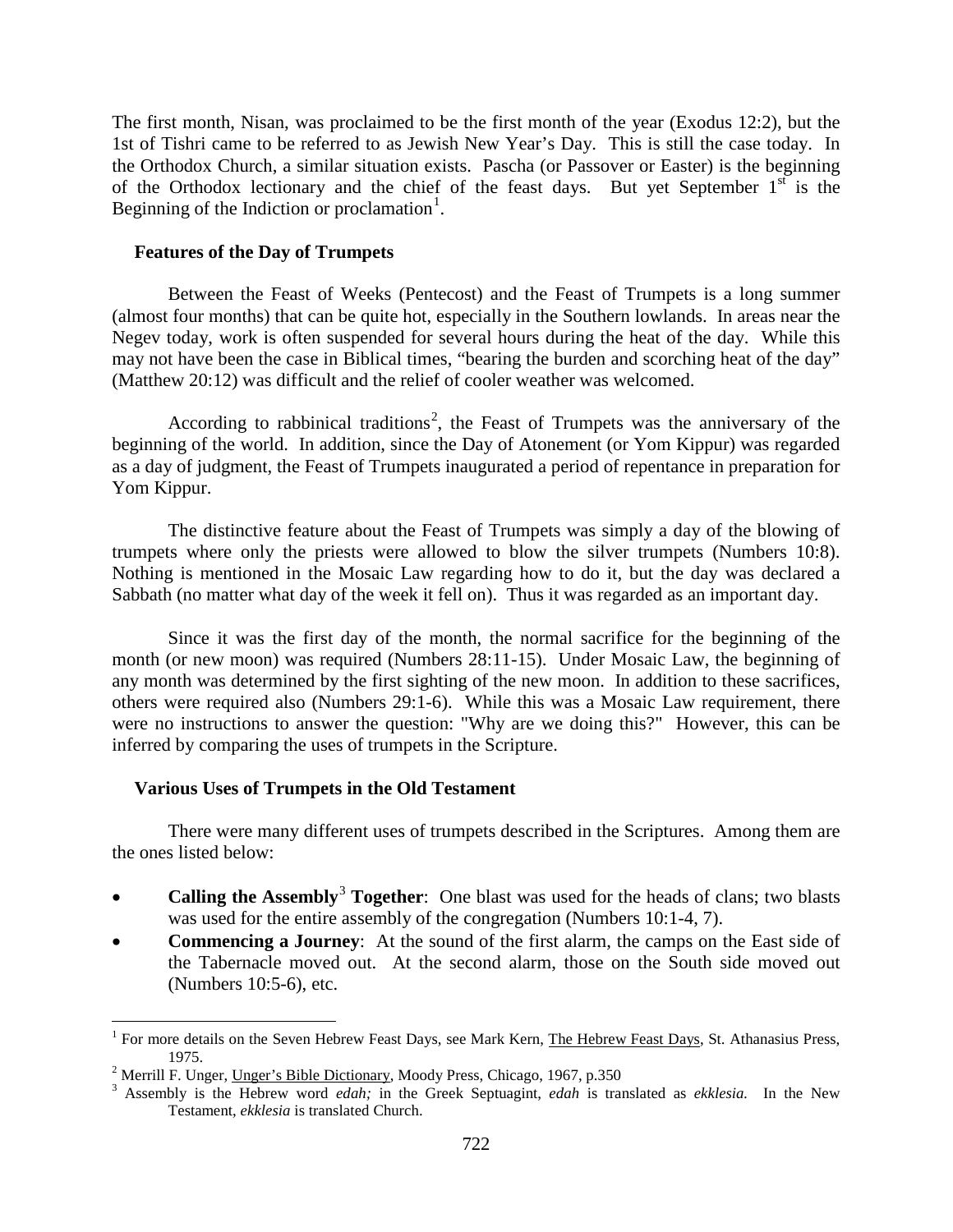- **Going into Battle:** Moses was instructed that when going into battle "you shall sound an alarm with the trumpets, that you may be remembered before the Lord your God and be saved from your enemies" (Number 10:9).
- **Warning of an Imminent Battle**: Watchmen were required to blow a trumpet to warn of an approaching enemy (Ezekiel 33:3-6).
- **Proclaiming a New King:** For example: Zadok the priest anointing Solomon (1 Kings) 1:39), Elisha anointing Jehu (2 Kings 9:1-13), and Jehoiada anointing Joash (2 Chronicles 23:11-13).
- **Leading the Procession of the Ark**: As the Ark of the Covenant was moved, trumpets preceded it (1 Chronicles 15:24, 16:6).
- **With Other Instruments:** Along with horn, cymbals, harps, lyres and voices at various events centered on the Ark and the Temple (1 Chronicles 15:24, 16:42; 2 Chronicles 15:14; Ezra 3:10-13; Nehemiah 12:31-43.)

There are few descriptions of how the people of God actually celebrated the Feast of Trumpets in the Old Testament. One of the few references that give us some insight, however, occurred in the days of Nehemiah shortly after the completion of the wall of Jerusalem. On the first day of the seventh month (Tishri), Ezra began reading the books of the Mosaic Law to the people. The people all wept because they realized that they hadn't kept the Law and the Babylonian captivity was the result. However, Nehemiah instructed them that this day (the Feast of Trumpets) is holy to the Lord, and weeping and mourning are not appropriate. "Go, eat of the fat, drink of the sweet, and send portions to him who has nothing prepared; for this day is holy to the Lord. Do not be grieved, for the joy of the Lord is your strength" (Nehemiah 8:9-12).

# <span id="page-2-0"></span>**Prophetic References to Trumpets in the New Testament**

There are many references to the end of time where trumpets are involved. Among them are:

- **Angels Will Blow the Trumpets**: When the Son of man comes on the clouds of the sky with power and great glory, He will send forth His angels with a great trumpet and they will gather His elect from one end of the sky to the other (Matthew 24:30-31).
- **Seven Distinct Trumpet Blasts:** Seven angels will sound seven trumpets. The first six trumpet blasts consist of all kinds of wars and plagues (Revelation 8, 9).
- **The Last Trumpet:** At the seventh or last trumpet, the Kingdom of this world will become the Kingdom of our Lord, who will rule it forever. At this time, the dead will be raised to face judgment (Revelation 10:5-7, 11:15-19, 1 Corinthians 15:51-54.)
- Meet Lord in the Air: At the last trumpet the dead in Christ shall rise first, then the living will be caught up to meet the Lord in the air as He comes (1 Thessalonians 4:15- 17).

From the above references, one can see that on the Feast of Trumpets, an assembly is called together. This assembly is the Church who are gathered together to be with their Lord on His return. Collectively they represent various camps of the Israel of God (Galatians 6:16, 3:6-9, 3:29) and they are commencing a journey. The trumpets are blown both to warn of an impending battle (giving people a chance to repent) and to lead the Armies of God into battle (Revelation 19). The last trumpet also proclaims a new King to rule over the Kingdom of this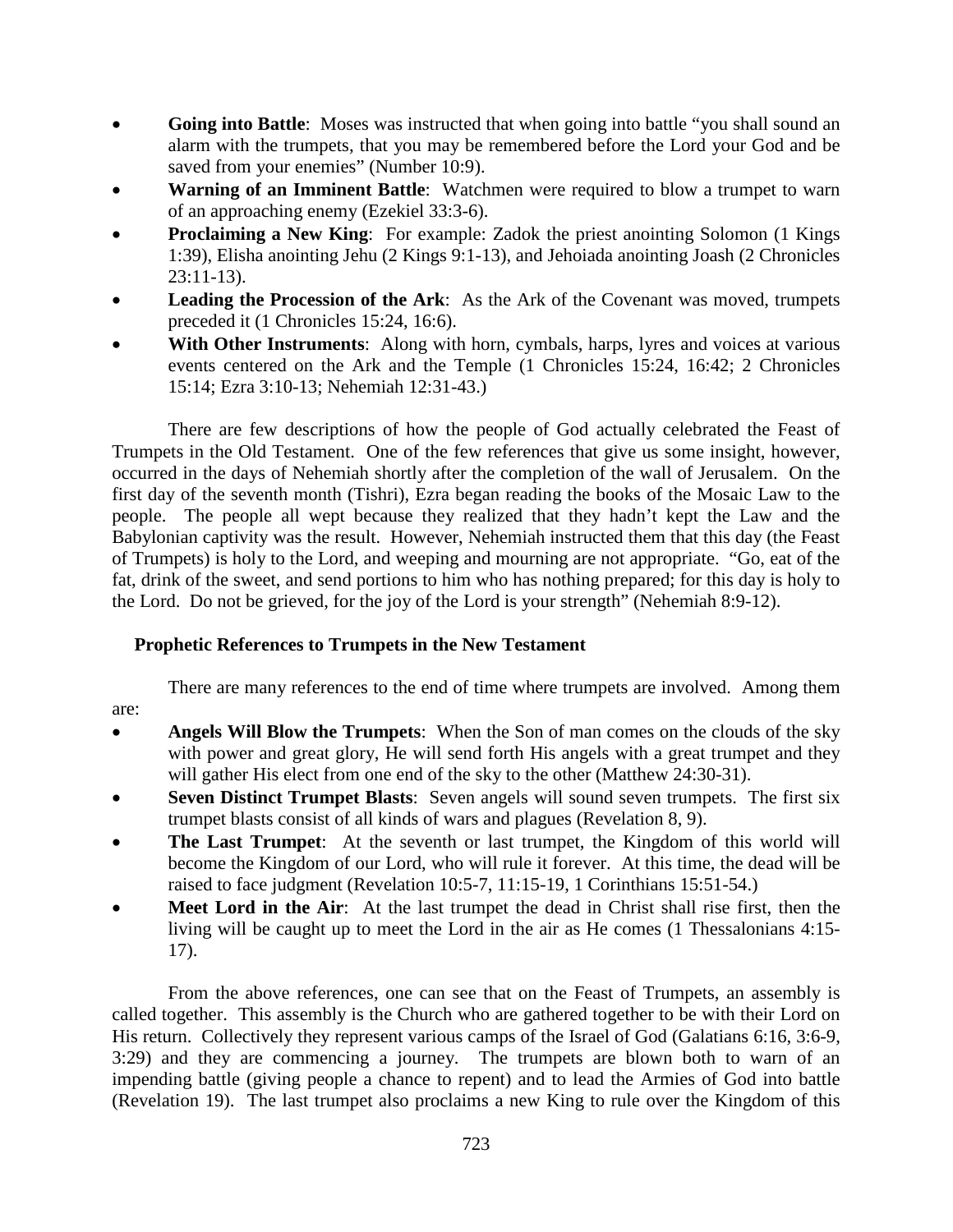world. The trumpets also precede the Ark of His Covenant which will appear in the Temple in heaven (Revelation 11:19) and which is about to move to the earth for its permanent resting place in the New Jerusalem (Revelation 21:1-3).

Thus the Feast of Trumpets is a time of rejoicing. There has been a long, hot summer (2,000 years so far), and the Church is very eager for her Lord to return (Revelation 6:9-11, 3:11; 1 Corinthians 16:22). The Feast of Trumpets thus does begin a "new year" in that it begins the end of time.

In choosing this occasion for the beginning of the Church Year, the Church Fathers have directed our attention to the Lord's return in Glory. Today is referred to as "The Beginning of the Indiction" (i.e. the proclamation) which is exactly what trumpets were used for.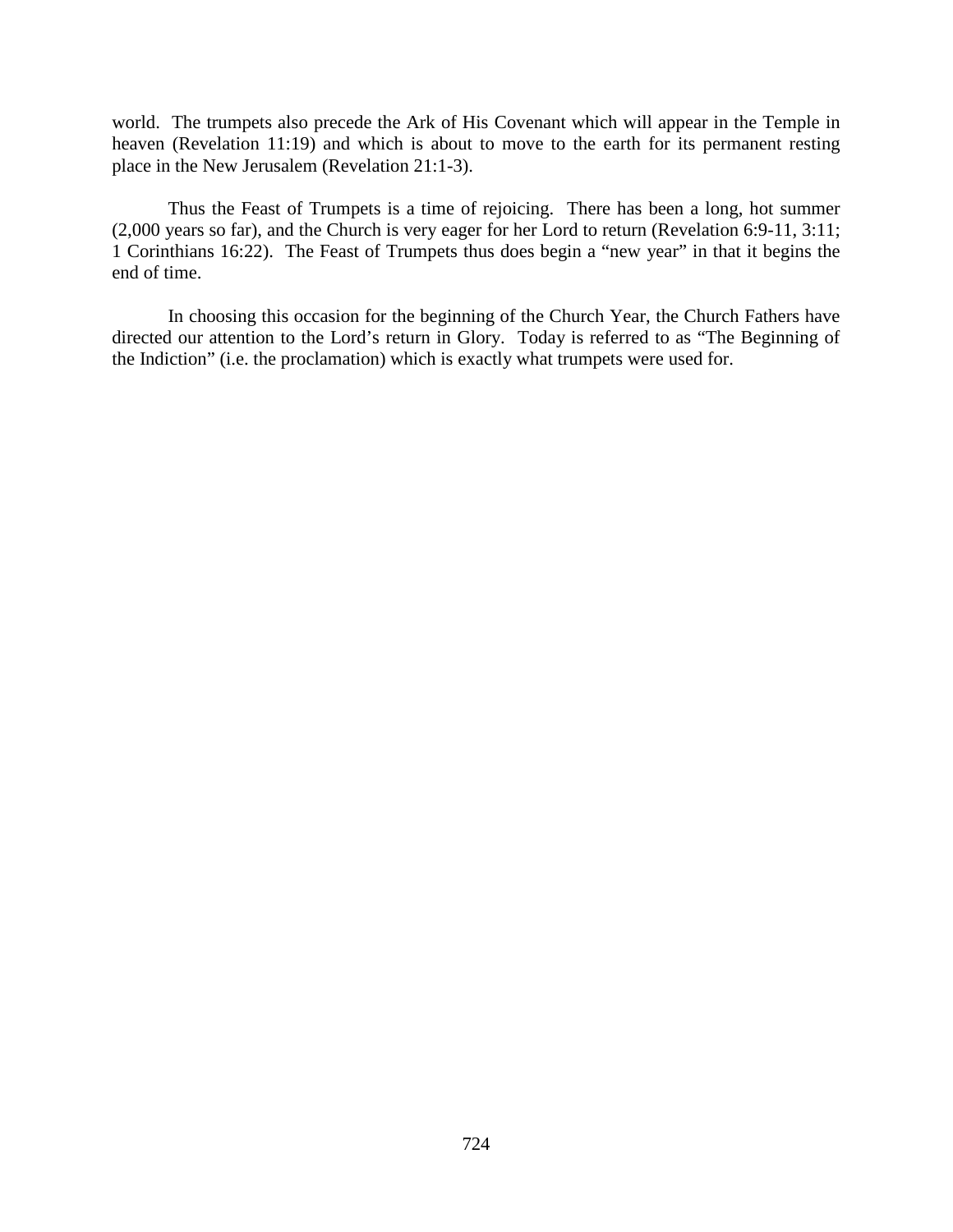# *THE PREACHING OF THE CHURCH*

#### **September 1, 2017**

#### <span id="page-4-1"></span><span id="page-4-0"></span>**Gospel: Luke 4:16-22**

#### **Background**

<span id="page-4-2"></span>Today's Gospel lesson took place in Nazareth, Jesus' hometown (Luke 4:16), in the year 27 AD, or early in His public ministry where He was asked to read from the Prophet Isaiah in the Synagogue. He had recently been baptized in the Jordan River by John the Baptist (Luke 3:21- 22, John 1:29-34) and tempted for 40 days in the wilderness (Luke 4:1-13).

Luke's Gospel omits some of the events recorded in John's Gospel. For example, after His baptism, John records Jesus' trip to Cana of Galilee for the wedding feast (John 2:1-12), then to Capernaum before returning to Jerusalem for Passover of 27 AD (John 2:12-13). While there, Jesus cleaned out the Temple (John 2:13-25), spoke with Nicodemus (John 3:1-21) and, with His disciples began baptizing many people in Judea (John 3:22-36) such that word got out that Jesus had baptized more people than John (John 4:1).

At this point He left Judea to go to Galilee in the power of the Spirit (John 4:3, Luke 4:14). On the way, He spoke with Photini, the woman at the well in Sychar (John 4:4-45). Following this, He came to Nazareth where our Gospel lesson picks up.

The next identifiable date in the Scriptures is Pentecost of the following year, 28 AD, (John 5:1) where John Chrysostom and other Church Fathers identify the feast mentioned in John 5:1 as Pentecost due to the references to the Mosaic Law. Pentecost, in Jewish tradition, commemorated<sup>[4](#page-4-3)</sup> the giving of the Law on Mt. Sinai. See footnote to John 5:1 in the Orthodox Study Bible).

Thus, Jesus' reading from Isaiah in the Synagogue (Luke 4:18-19) could refer to the Feast of Trumpets, but we do not have firm dates to confirm this. Since the Year of Jubilee was announced by the blowing of trumpets 10 days after the Feast of Trumpets (Leviticus 25:8-13) and since the context of Jesus' reading speaks of liberty for the captives and the oppressed (which was what Jubilee was all about), the date of the Gospel lesson was probably around the Feast of Trumpets.

Whether the Year of Jubilee was actually observed according to Mosaic Law, we don't know. Jewish tradition suggests it was. Josephus, the Jewish historian, records<sup>[5](#page-4-4)</sup> the gist of the regulations for the Year of Jubilee, but doesn't mention any instance when it was actually followed.

<span id="page-4-3"></span> $4$  The nation of Israel arrived at Mt. Sinai on the first day of the third month, Sivan (Exodus 19:1). A few days later, after Israel had been prepared, the Lord gave the Law from the midst of the fire on the top of the mountain. Thus Pentecost commemorated the Old Covenant Law. Under the Hebrew calendar, Pentecost could fall on the  $5<sup>th</sup>$ ,  $6<sup>th</sup>$  or  $7<sup>th</sup>$  of Sivan depending on whether the first two months (Nisan and Iyyar) had 29 or 30 days.<br><sup>5</sup> Josephus, <u>Antiquities</u> iii, xii, 3.

<span id="page-4-4"></span>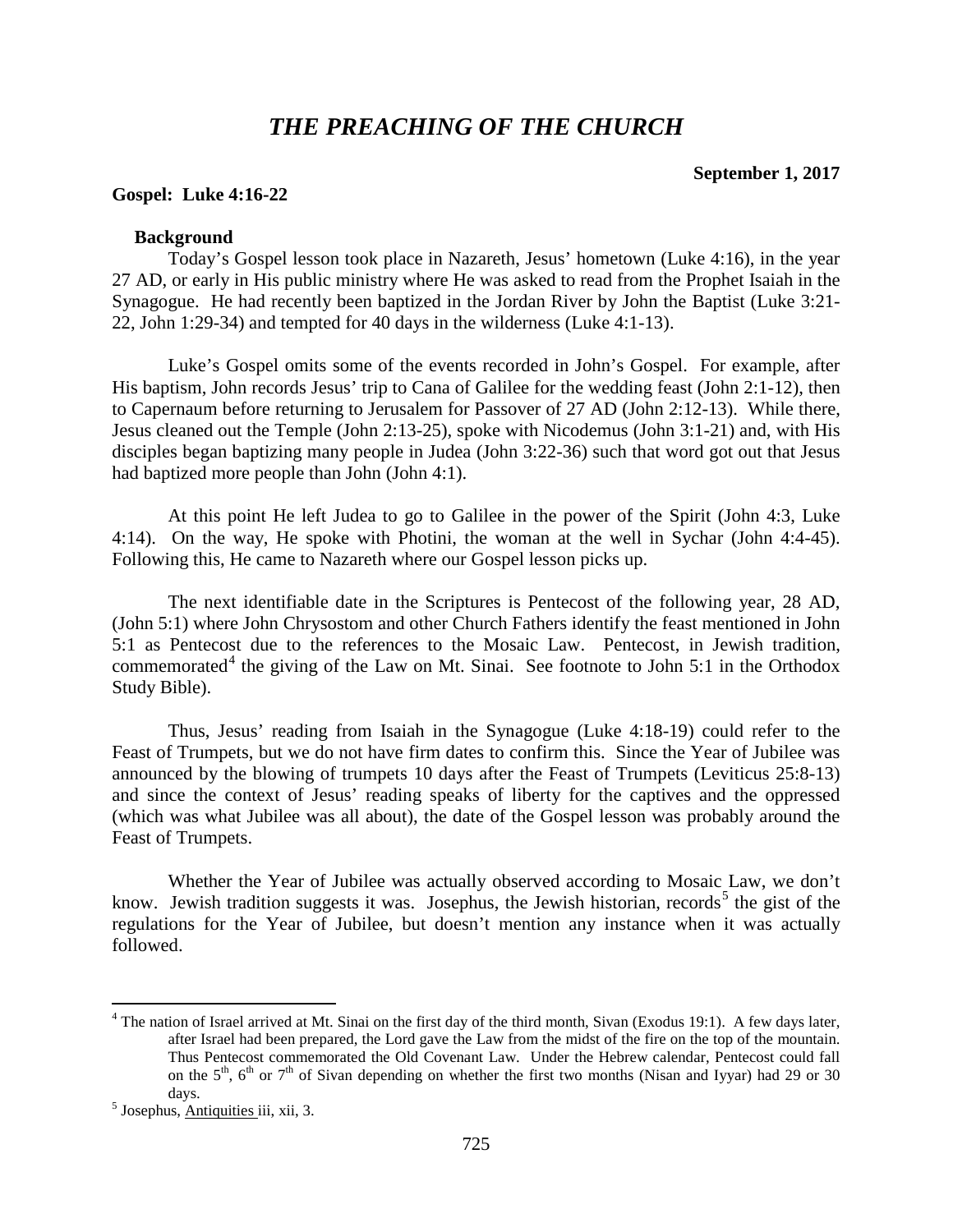Copyright © Mark Kern 2007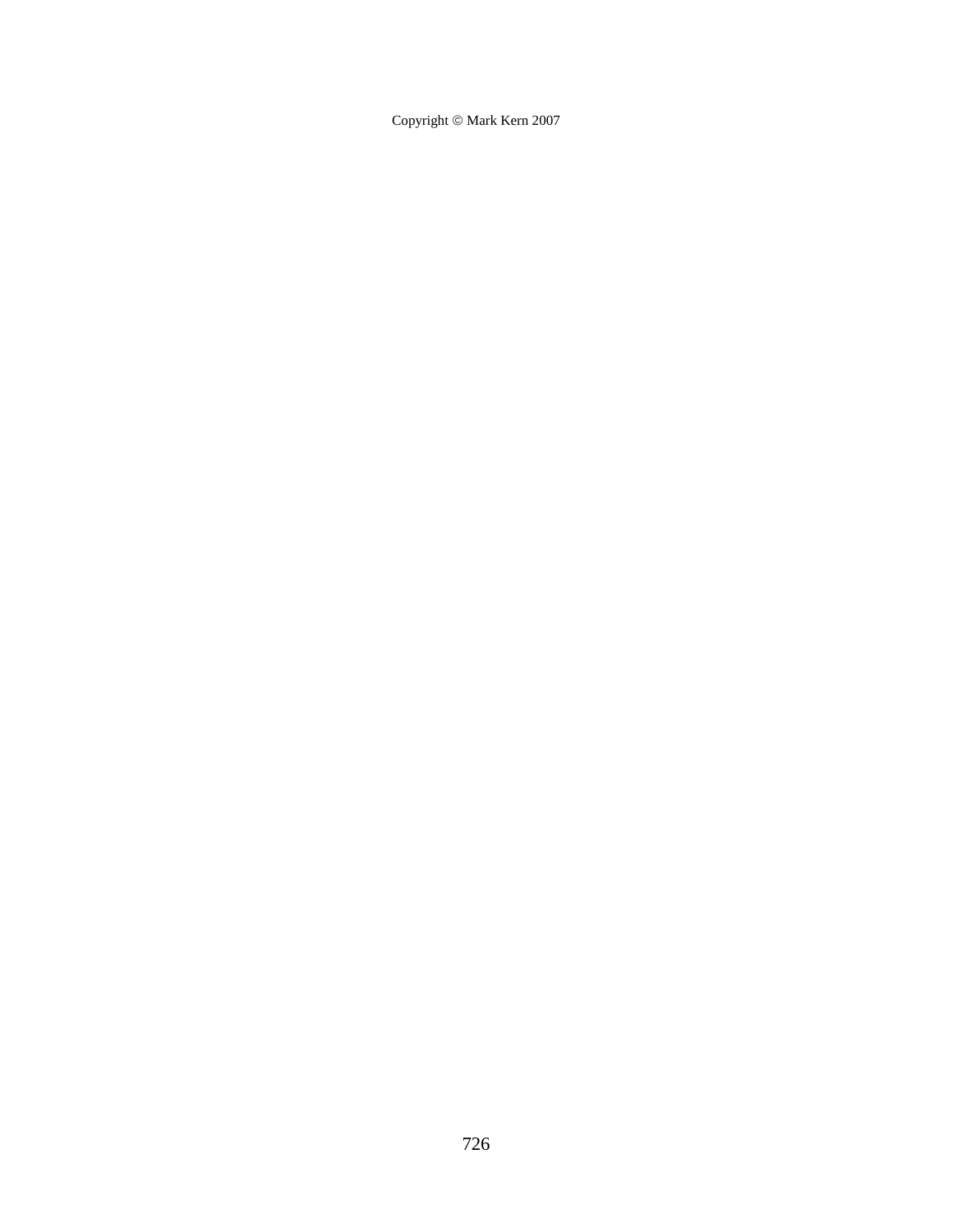At the time of the Gospel lesson, Jesus was very highly regarded. He "was being glorified by all" (Luke 4:15), "all bore witness to Him, and marveled at the gracious words which proceeded out of His mouth" (Luke 4:22). They just couldn't believe this was Joseph and Mary's son, the kid they grew up with.

### <span id="page-6-0"></span>**Jesus Was Anointed in His Humanity**

The first part of the Reading from Isaiah that Jesus read stated, "The Spirit of the Lord is upon Me because He has anointed Me" (Luke 4:18) to do several things. Christ did not need anointing in His Deity; but this was appropriate for His humanity.

Ambrose of Milan stated<sup>[6](#page-6-1)</sup> that not only was Christ anointed in His humanity, but just as the Spirit sent Christ by His anointing, so later Christ sent the Spirit. The Trinity works together in their dealing with mankind.

"The clear evidence of the Scriptures is that the Holy Spirit appointed the Apostles and Prophets. We add that the Spirit was upon Christ. As Christ sent the Spirit (John 14:26), so the Spirit sent the Son of God. For the Son of God says: 'The Spirit of the Lord is upon Me, because He has anointed Me; He has sent Me to preach the Gospel to the poor, to proclaim liberty to the captives, and sight to the blind'. And having read this from the Book of Isaiah, He said 'Today has this Scripture been fulfilled in your ears' (Luke 4:18-21); that He might point out that it was said of Himself".

"Can we, then, wonder if the Spirit sent both the Prophets and the Apostles, since Christ said, 'The Spirit of the Lord is upon Me?' (Luke 4:18) And rightly did He say 'upon Me', because He was speaking as the Son of Man. For as the Son of Man He was anointed and sent to preach the Gospel".

Hippolytus wrote<sup>[7](#page-6-2)</sup> about Christ's anointing as being part of the message of the Prophets. Those who believed this were cleansed; those who didn't had their sins sealed for Judgment Day.

"Gabriel said, 'And to anoint the Most Holy' (Daniel 9:24). The Most Holy is none other than the Son of God, who, when He came and manifested Himself, said to them, 'The Spirit of the Lord is upon me, because He has anointed me' (Luke 4:18, Isaiah 61:1), and so forth. Whoever, therefore, believed on the heavenly Priest, were cleansed by that same Priest, and their sins were blotted out. And whoever did not believe on Him, despising Him as a man, had their sins sealed, as those, which could not be taken away. The angel, foreseeing that not all should believe on Him, said, 'To finish sins, and to seal up sins' (Daniel 9:24 LXX). For as many as continued to disbelieve Him, even to the end, had their sins not finished, but sealed to be kept for judgment. But as many as will believe on Him as One able to remit sins, have their sins blotted out. Therefore he says: 'To seal up vision and prophet'" (Daniel 9:24).

<span id="page-6-2"></span><span id="page-6-1"></span><sup>&</sup>lt;sup>6</sup> Ambrose of Milan, <u>On the Holy Spirit</u>, III, i, 1-2<br><sup>7</sup> Hippolytus, Commentary on Daniel, II, 17, in Part I Exegetical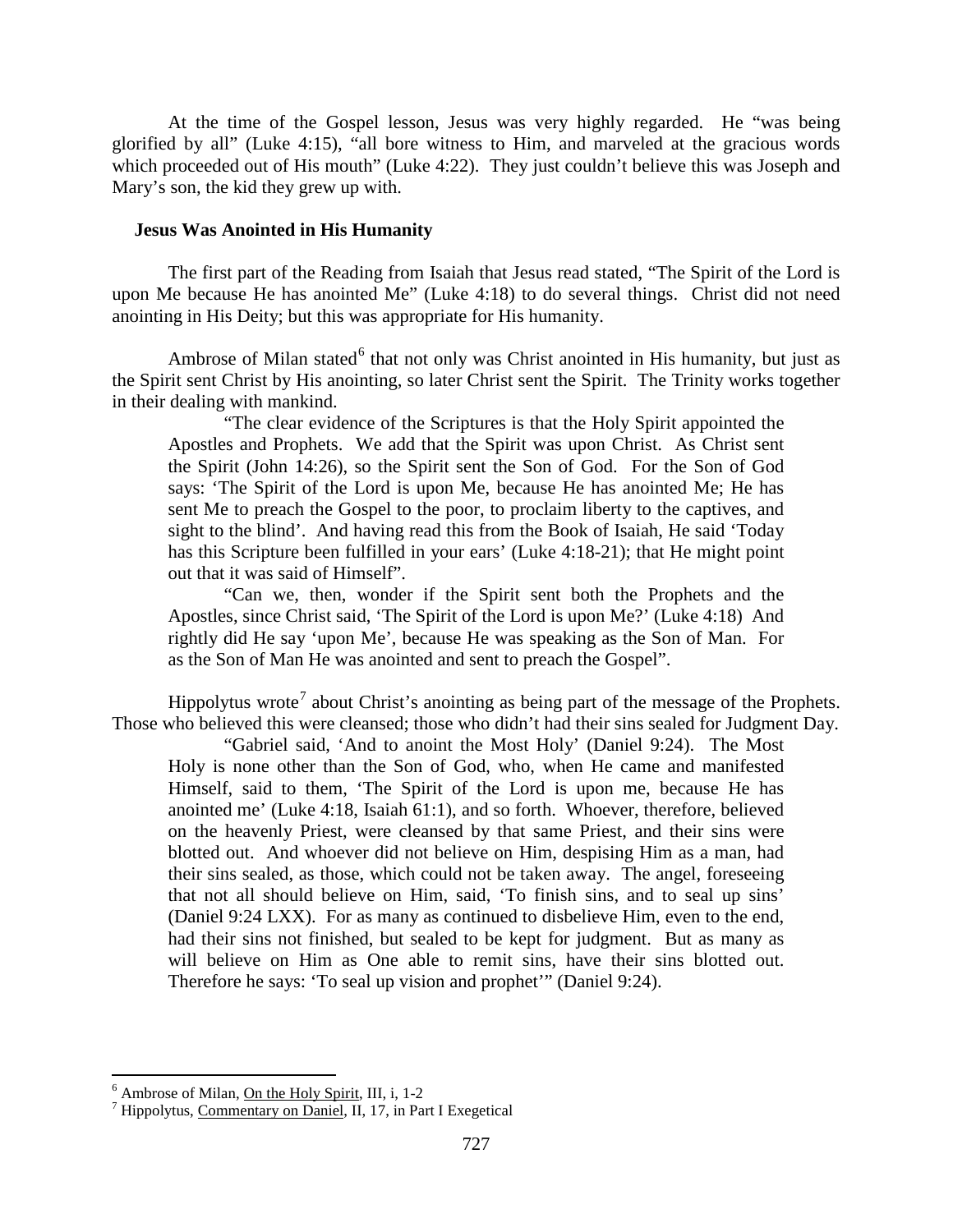## <span id="page-7-0"></span>**Jesus' Reading in the Synagogue**

When Jesus was asked to read from the Prophet Isaiah (which was the prescribed reading for the day according to the Synagogue lectionary) He read from Isaiah 61:1-2. There are six items included in this and most of them relate to the Feast of Trumpets and thus the beginning of the Church Year. What made this reading all the more powerful is that Jesus stated after He read it: "Today this Scripture has been fulfilled in your ears" (Luke 4:21). The six items are:

**I am the Messiah:** "The Spirit of the Lord is upon Me because He has anointed Me." Messiah means "Anointed One." For Jesus to say that this Scripture was fulfilled in their ears meant that He claimed to be Messiah. The villagers found this hard to believe (Luke 4:22ff).

**Preaching the Good News (Gospel) to the Poor:** As with the rich young (synagogue) ruler that Jesus asked to sell all that he had to obtain treasure in heaven, the rich generally have difficulty receiving the Good News. The burden of their wealth makes it difficult for them to enter the Kingdom of Heaven. The poor, however, receive it much easier. The Indiction is the proclamation of the Good News to the poor. So it was with the preaching of the Twelve and the Seventy: largely to the poor.

**Send Out the Downtrodden Forgiven:** Luke's Gospel quotes the Septuagint text of Isaiah 61 word for word except for this phrase. The Septuagint reading of this phrase is "heal the brokenhearted." The word "send out" in Luke's Gospel is the Greek word *apostollo* from which comes the word apostle. The Twelve and the Seventy Apostles and others like them throughout the centuries have been sent out forgiven. This is part of the Indiction.

Cyril of Alexandria stated $8$  that the words "heal the brokenhearted" referred to those "whom Satan had broken by the rod of spiritual violence".

**Proclaim Release to the Captives:** This refers to those saints of all ages held captive in Hades awaiting the coming of Messiah. When Christ rose from the dead, He led captivity captive (Ephesians 4:8, Psalms 68:18) and plundered Hades. Celebration of this event is a part of the Pascha sunrise service in the Orthodox Church and more discussion of this is included under Holy Saturday.

**Proclaim Recovery of Sight to the Blind:** Many people are unable to see what is going on around them. This was true of the villagers in Nazareth who tried to throw Jesus off a cliff shortly after He read these passages (Luke 4:28-30). This was also true of the Pharisees who had such difficulty with Jesus' healing of a blind man on the Sabbath (John 9:1-34). Jesus spoke to them afterward: "For judgment I have come into this world, that those who do not see may see, and that those who see may be made blind" (John 9:39). The problem here is the blindness caused by sin (John 9:41).

**Proclaim an Acceptable Year of the Lord:** In the Mosaic Law, every seventh year "the Land shall have a Sabbath rest, a Sabbath to the Lord; you shall not sow your field nor prune your

<span id="page-7-1"></span><sup>&</sup>lt;sup>8</sup> Cyril of Alexandria, Commentary on the Gospel of Luke, tr. R. Payne Smith, Studion Publishers, Inc., 1983, Chapter 4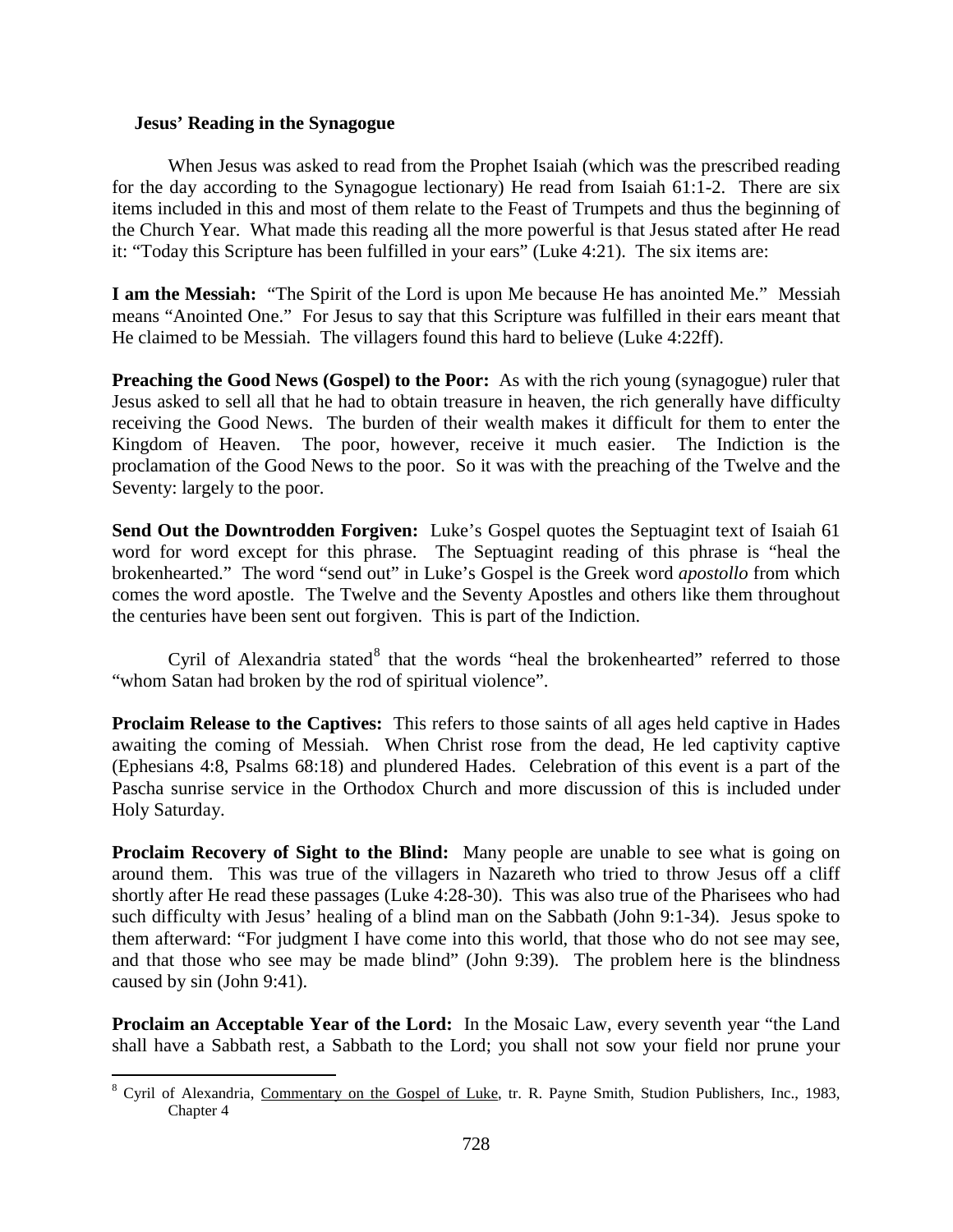vineyard" (Leviticus 25:4). After seven Sabbaths of years, or seven times seven, the fiftieth year was the Year of Jubilee. If the seventh year was a Sabbath to the Lord, the fiftieth was more so.

John of Damascus stated<sup>[9](#page-8-1)</sup> that Christ's Reading from Isaiah applied to those held captive in Hades awaiting His coming just as much as it applied to those living in Israel.

Christ's soul, when it was deified, descended into Hades, in order that, just as the Sun of Righteousness rose for those upon the earth, so likewise He might bring light to those who sit under the earth in darkness and shadow of death. He brought the message of peace to those upon the earth, release to the prisoners, sight to the blind. He became to those who believed the Author of everlasting salvation and to those who did not believe a reproach of their unbelief; He became the same to those in Hades. The result was that every knee should bow to Him, of things in heaven, and things in earth and things under the earth. After He had freed those who had been bound for ages, immediately He rose again from the dead, showing us the way of resurrection.

Beginning each year in the Church calendar, we ask that this be an acceptable year of the Lord. As Paul said, after quoting a Messianic passage from Isaiah, "Behold, now is the acceptable time; behold, now is the day of salvation" (2 Corinthians 6:2, Isaiah 49:8).

In the coming year, the Church lectionary will proclaim the Messiah and will preach the good news (Gospel) to the poor. Those broken by Satan will be healed and the bishops will be sent out to do the Lord's work. The Church will remember the Lord's victory over sin, death and Hades in leading captivity captive and those whose sin is forgiven will have the eyes of their heart opened. This is the preaching of the Church.

#### **The Reaction of the People of Nazareth**

<span id="page-8-0"></span>After Jesus had finished the Reading and His commentary, the people of Nazareth got so angry with Him that they hauled Him outside the city and tried to throw Him off a cliff. However, Jesus "passed through their midst and went His way" (Luke 4:30). How Jesus did this is not obvious, but He did it on two other occasions also (John 8:59, 10:39).

Tertullian spoke<sup>[10](#page-8-2)</sup> of Christ being called a Nazarene, according to prophecy, although the proper term was Nazirite<sup>[11](#page-8-3)</sup>, which Tertullian uses interchangeably.

Christ had to be called a 'Nazarene' according to prophecy; therefore the Jews also designate us<sup>12</sup>, on that very account, 'Nazerenes' after Him. For we are they of whom it is written, 'Her Nazirites were whiter than snow' (Lamentations 4:7); even they who were once defiled with the stains of sin, and darkened with the clouds of ignorance. But to Christ the title 'Nazarene' was destined to

<span id="page-8-3"></span><span id="page-8-2"></span>

<span id="page-8-1"></span><sup>&</sup>lt;sup>9</sup> John of Damascus, Exposition of the Orthodox Faith, III, 29.<br><sup>10</sup> Tertullian, <u>The Five Books Against Marcion</u>, II, ii, 4,8.<br><sup>11</sup> Tertullian links the words "Nazarene" and "Nazitite", also spelled "Nazarite". Nazareth appear in the Old Testament, perhaps due to its insignificance, nor does the term "Nazarene". The term "Nazirite" predates Moses, and refers to a person dedicated to God for a certain period of time with specified duties and regulations (Numbers 6).

<span id="page-8-4"></span> $12$  The word for "Christian" in Hebrew today is "Notsri", meaning "Nazarene".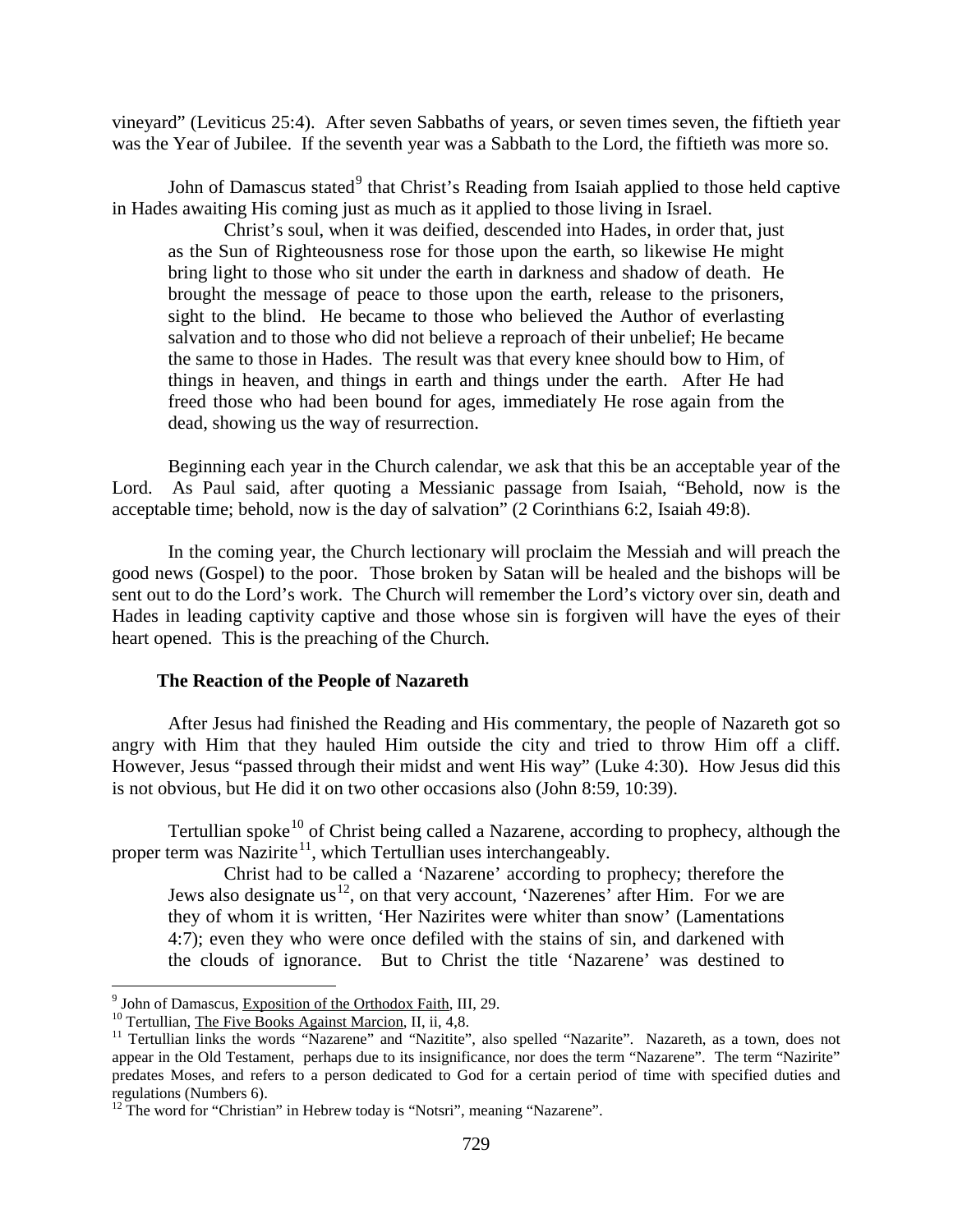become a suitable one, from the hiding-place of His infancy, for which He went down and dwelt at Nazareth (Luke 4:16-30), to escape from Archelaus, the son of Herod (Matthew 2:22).

But Christ will be (the Christ) of the prophets, wherever He is found in accordance with the prophets. And yet even at Nazareth, He didn't preach anything new, but was rejected (Luke 4:29) by reason of a simple proverb (Luke 4:23). When I observe that they laid their hands on Him, I cannot help drawing a conclusion respecting His bodily substance. It cannot have been a phantom, since it was capable of being touched and even violently handled, when He was seized, taken and led to the brink of a precipice. Although He escaped through their midst, He had already experienced their rough treatment, and afterwards went His way, no doubt because the crowd gave way, or was even broken through. If Christ was in disguise, as Marcion claimed, He would not have submitted to any touch.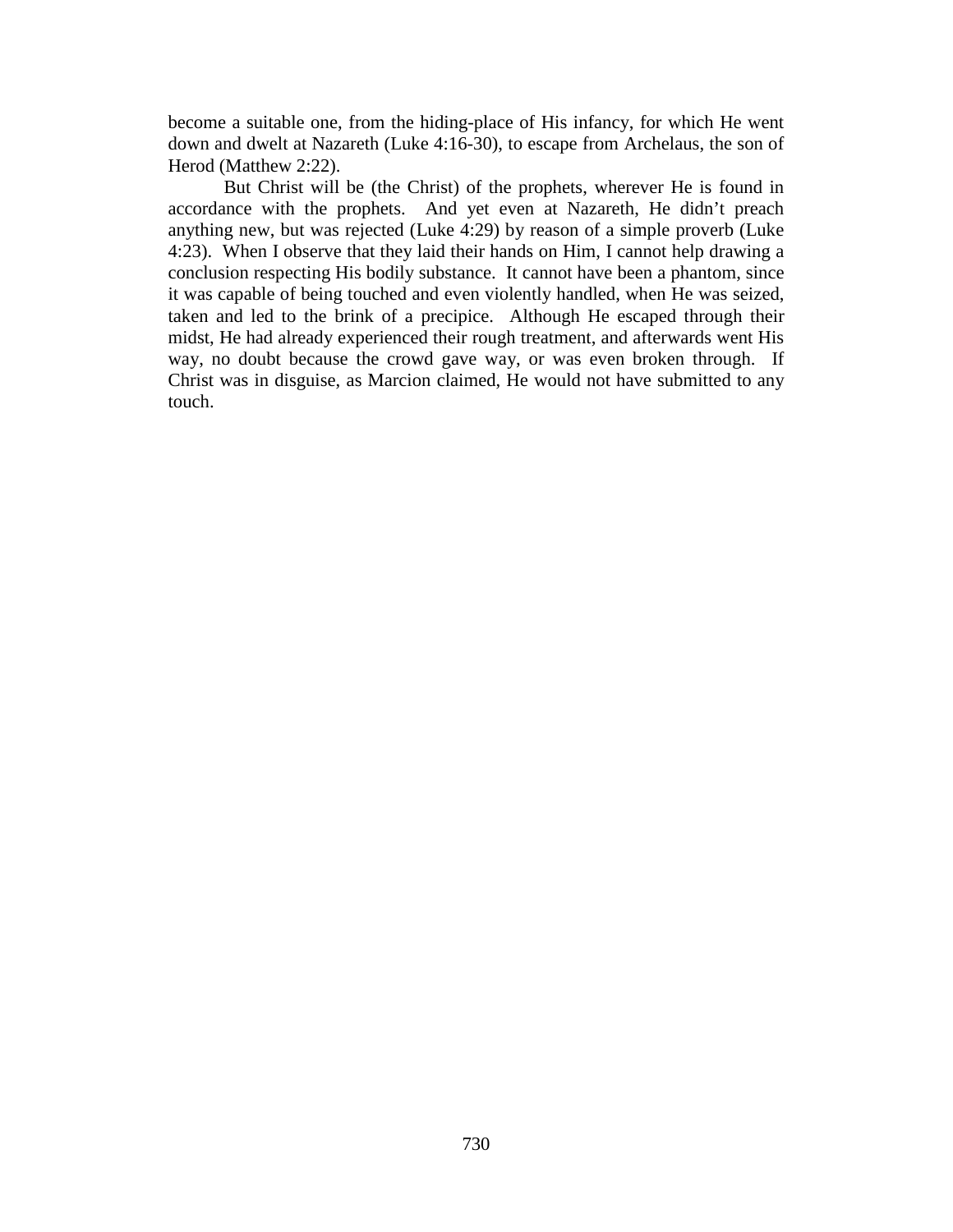# *THE PRAYERS OF THE CHURCH*

#### <span id="page-10-2"></span><span id="page-10-1"></span><span id="page-10-0"></span>**Epistle: 1 Timothy 2:1-7**

#### **Background to Paul's letters to Timothy**

Paul first met Timothy in Lystra and Timothy was well spoken of by the brethren there and at Iconium (Acts 16:1-4). While this occurred at the beginning of Paul's second missionary journey (49 AD) or right after the Council in Jerusalem (Acts 15), Paul probably met Timothy on his first missionary journey<sup>[13](#page-10-4)</sup> also. Timothy may have been among the elders (or presbyters) Paul and Barnabas appointed at the end of their first missionary journey in 48 AD (Acts 14:23).

Lystra was not Timothy's first contact with Christianity. Timothy had probably come to Jerusalem with his mother some time during Jesus' three-year public ministry. He was probably familiar with what Jesus was doing, but he was not numbered among the original Seventy that were sent out by the Lord two by two to heal the sick and cast out demons (Luke 10:1-24). Timothy had probably been a believer for at least 20 years when Paul met him, and Timothy was added to the number of the Seventy later when some of them apostatized.

Paul's first letter to Timothy was written in about 64-65 AD, or following Paul's release from house arrest in Rome; that is, after the end of Acts 28. During the intervening years 48-64 AD, Timothy had accompanied Paul on all his missionary journeys doing apostolic work (1 Thessalonians 3:1-3, Acts 19:22, 1 Corinthians 4:17).

Paul had recently left Timothy in Ephesus (1 Timothy 1:3) to set some things straight. The words Paul used for Timothy's mission there are very strong. Timothy may even have ordained other bishops in the area. Paul described to Timothy the qualifications and characteristics of a bishop (1 Timothy 3:1-7). Paul knew many of these didn't apply to Timothy himself, but these very well may apply if Timothy, himself, was ordaining Bishops. Timothy remained Bishop of Ephesus until about 95 AD when he was martyred. Shortly after Timothy's martyrdom, the Apostle John returned from a 15-year exile on Patmos and ordained Onesimus, Philemon's former slave (Philemon 10), as bishop in Timothy's place. Tradition credits Aquila (also one of the Seventy) as the first Bishop of Ephesus beginning in 52 AD during Paul's Second Missionary Journey (Acts 18:18-19). Gaius (also of the Seventy) was the second Bishop of Ephesus; he, like Timothy, traveled with Paul a lot (Romans 16:23, Acts 19:29, 20:4).

#### **The Prayers of the Church**

<span id="page-10-3"></span>As Bishop of Ephesus, one of Timothy's responsibilities was to establish a regular prayer life of the churches in his area. This is the thrust<sup>[14](#page-10-5)</sup> of John Chrysostom's commentary on this text. He begins by stating,

Copyright © Mark Kern 2007

<span id="page-10-4"></span> $13$  Compare 2 Timothy 3:10-11 where Paul referred to events of his First Missionary Journey that Timothy was very familiar with.<br><sup>14</sup> John Chrysostom, <u>Homilies on 1 Timothy</u>, VI.

<span id="page-10-5"></span>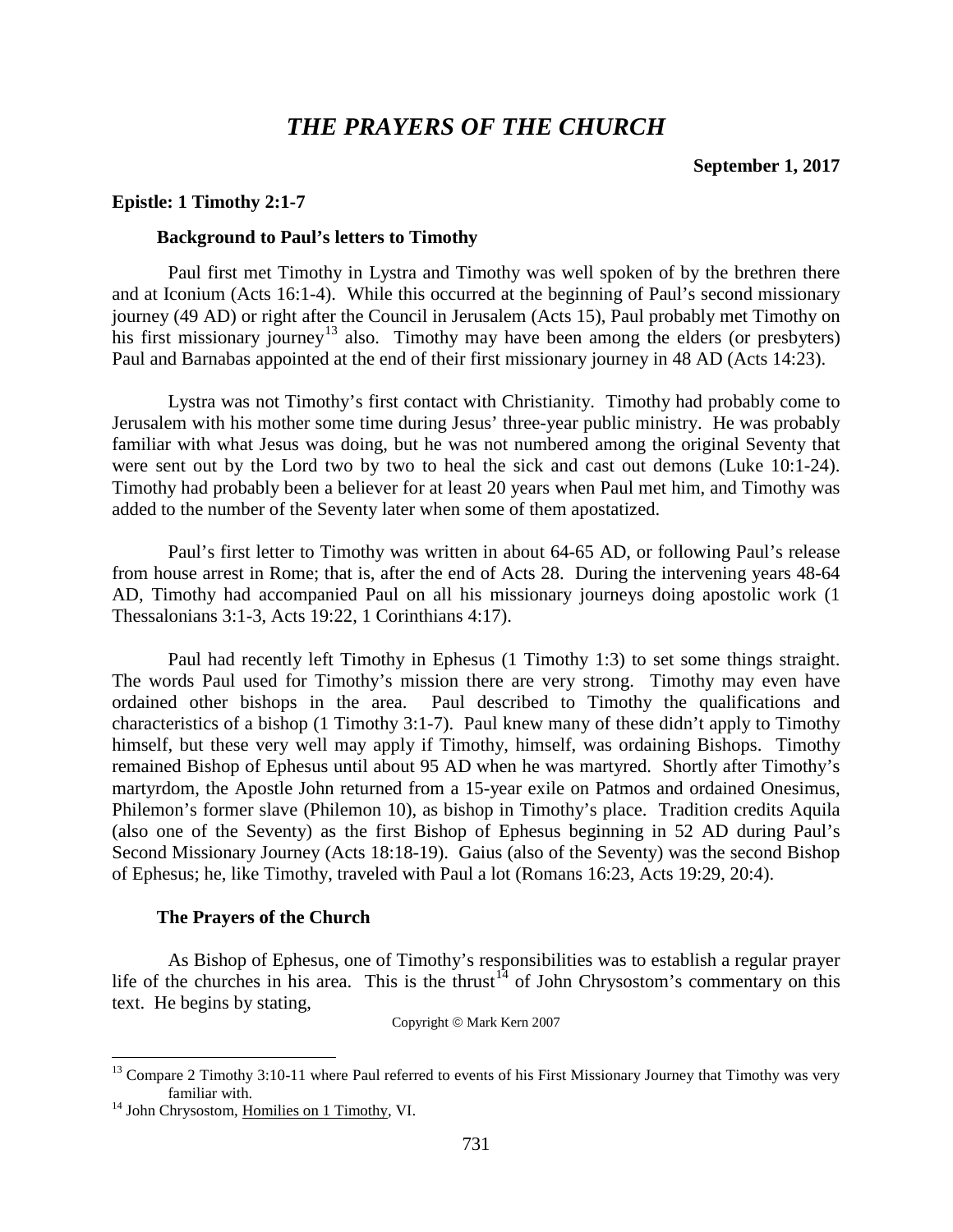"The priest is the common father of the entire world; it is proper therefore that he should care for all even as God, whom he serves".

As Paul speaks about "supplications, prayers, intercessions and giving of thanks for all men" (1 Timothy 2:1), so this has been incorporated into the Orthodox Liturgy and prayer life from the earliest times. Chrysostom states<sup>[15](#page-11-1)</sup> that "first of all" (1 Timothy 2:1) means the daily service, both morning and evening, which has been a strong tradition in Orthodoxy just as the Mosaic Law required it (Numbers 28:3-10).

# **Different Kinds of Prayer**

<span id="page-11-0"></span>John Cassian stated<sup>[16](#page-11-2)</sup> that Paul did not make some arbitrary division of types of prayer when he referred to supplications, prayers, intercessions and thanksgiving  $(1 \text{ Timothy } 2:1)$ . Cassian defined these divisions as follows:

- 1) **Supplication** is an imploring or petition concerning sins, in which one, who is sorry for his present or past deeds, asks for pardon.
- 2) **Prayers** are those by which we offer or vow something to God, what the Greeks call *euche*, i.e., a vow. For where we read, "I will pay my vows unto the Lord" (Psalm 116:14), according to the exact force of the words it may be thus represented, "I will pay my prayers unto the Lord." We also find this in Ecclesiastes, "If you vow a vow unto the Lord, do not delay to pay it", which means "If you pray a prayer unto the Lord, do not delay to pay it" (Ecclesiastes 5:4), which will be fulfilled in this way by each one of us. We pray when we renounce this world and promise that, being dead to all worldly actions and the life of this world, we will serve the Lord with full purpose of heart. We pray when we promise that despising secular honors and scorning earthly riches we will cleave to the Lord in all sorrow of heart and humility of spirit. We pray when we promise that we will ever maintain the most perfect purity of body and steadfast patience, or when we vow that we will utterly root out of our heart the roots of anger or of sorrow that work death. And if, enervated by sloth and returning to our former sins, we fail to do this we shall be guilty as regards our prayers and vows. Then these words will apply to us, "It is better not to vow, than to vow and not to pay," which can be rendered in accordance with the Greek: "It is better for you not to pray than to pray and not to pay" (Ecclesiastes 5:5).
- 3) **Intercessions** are what we offer up for others, while we are filled with fervor of spirit, making request either for those dear to us or for the peace of the whole world. To use the Apostle's own phrase, we pray "for all men, for kings and all that are in authority' 1 Timothy 2:1-2).
- 4) **Thanksgivings** are what the mind, in ineffable transports, offers up to God, either when it recalls God's past benefits or when it contemplates His present ones, or when it looks forward to those great ones in the future which God has prepared for them that love Him. With this purpose, we sometimes pour forth richer prayers, while we gaze with pure eyes on those rewards of the saints

<span id="page-11-2"></span><span id="page-11-1"></span><sup>&</sup>lt;sup>15</sup> John Chrysostom, Homilies on 1 Timothy, VI.<br><sup>16</sup> John Cassian, First Conference of Abbot Isaac, I, ix, 9-14.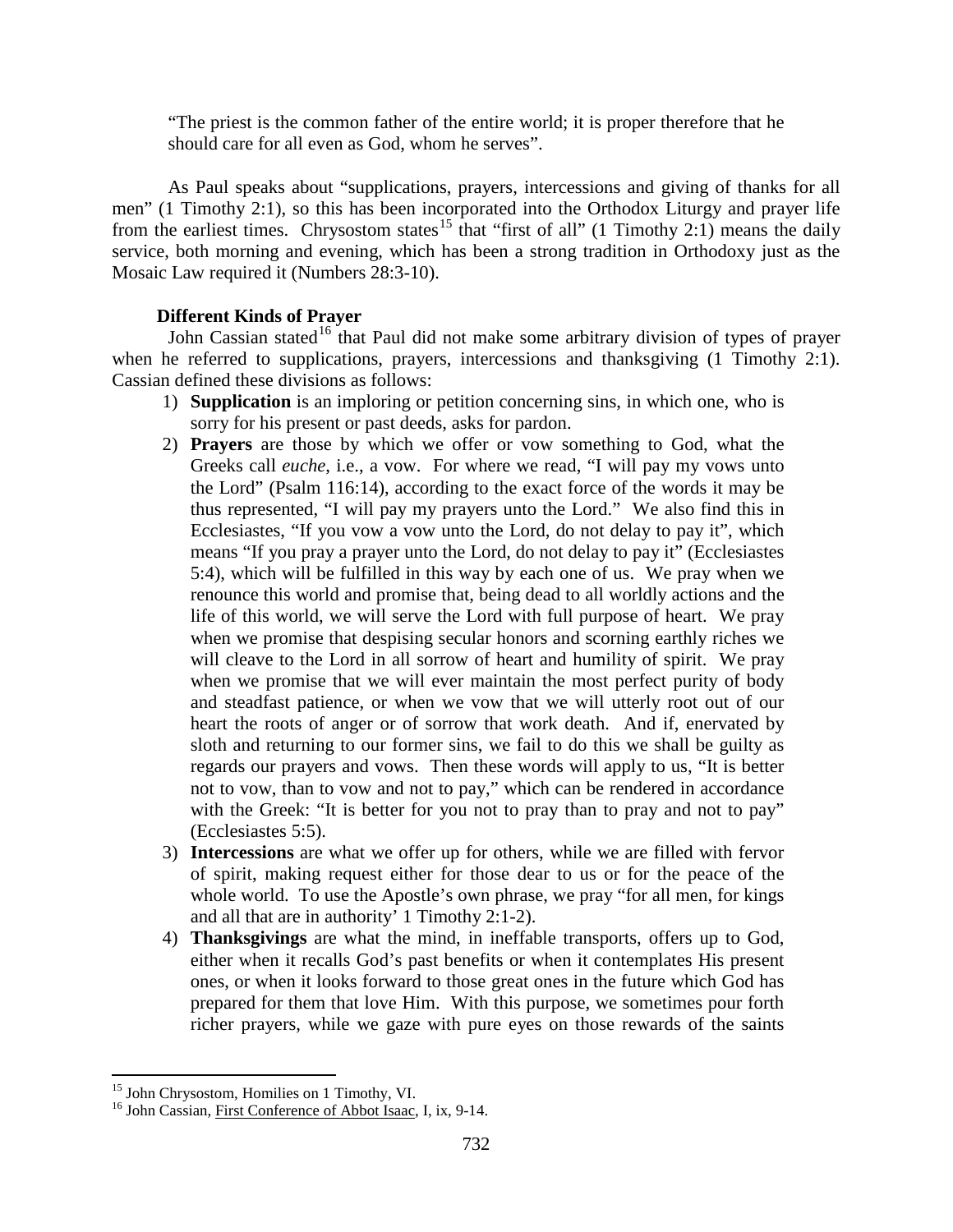which are laid up in store hereafter, and our spirit is stimulated to offer up unspeakable thanks to God with boundless joy.

Cassian continued<sup>[17](#page-12-0)</sup> to say that these four kinds of prayer are sometimes used together, sometimes separately. Typically people at different places in their walk with God use different kinds of prayer. But there are times when the Holy Spirit helps us offer up the purest prayers with groaning that cannot be uttered.

"Of these four kinds of prayer, although sometimes occasions arise for richer and fuller prayers, it is clear that all these kinds of prayer are found to be useful and needful for all men. In one and the same man his changing feelings will give utterance to pure and fervent petitions now of supplications, now of prayers, now of intercessions. Yet the first seems to belong more especially to beginners, who are still troubled by the stings and recollection of their sins. The second belongs especially to those who have already attained some loftiness of mind in their spiritual progress and the quest of virtue. The third belongs to those who fulfill the completion of their vows by their works, and are so stimulated to intercede for others also through the consideration of their weakness, and the earnestness of their love. The fourth belongs to those who have already torn from their hearts the guilty thorns of conscience, and thus being now free from care are borne onward with fervent hearts to that ardent prayer which cannot be embraced or expressed by the mouth of men. Sometimes however the mind which is advancing to that perfect state of purity and which is already beginning to be established in it, will take in all these at one and the same time. Like some incomprehensible and all-devouring flame, it may dart through them all and offer up to God inexpressible prayers of the purest force, which the Spirit Itself, intervening with groaning that cannot be uttered, pours forth to God, grasping at that hour things so great that they cannot be uttered with the mouth nor even be recollected by the mind. And in that way, in whatever degree any one stands, he is found sometimes to offer up pure and devout prayers. Even in that first and lowly station which has to do with the recollection of future judgment, he who still remains under the fear of judgment is so smitten with sorrow for the time being that he is filled with no less keenness of spirit from the richness of his supplications than he who through the purity of his heart gazes on and considers the blessings of God. For, as the Lord Himself says, he begins to love the more, who knows that he has been forgiven the more" (Luke 7:47).

Cassian illustrated<sup>[18](#page-12-1)</sup> the use of these four kinds of prayer in examples given by Christ in His three-year ministry:

"These four kinds of prayer the Lord Himself by His own example originated for us, so that in this He might fulfill that which was said of Him, 'which Jesus began both to do and to teach' (Acts 1:1). For He made use of *supplication* when He said, 'Father, if it be possible, let this cup pass from me' (Matthew 26:39); or this which is chanted in His Person in the Psalm, 'My God, My God, look upon Me, why have You forsaken me' (Psalm 22:1), and others

<span id="page-12-0"></span><sup>&</sup>lt;sup>17</sup> John Cassian, First Conference of Abbot Isaac, I, ix, 15. <sup>18</sup> John Cassian, First Conference of Abbot Isaac, I, ix, 17.

<span id="page-12-1"></span>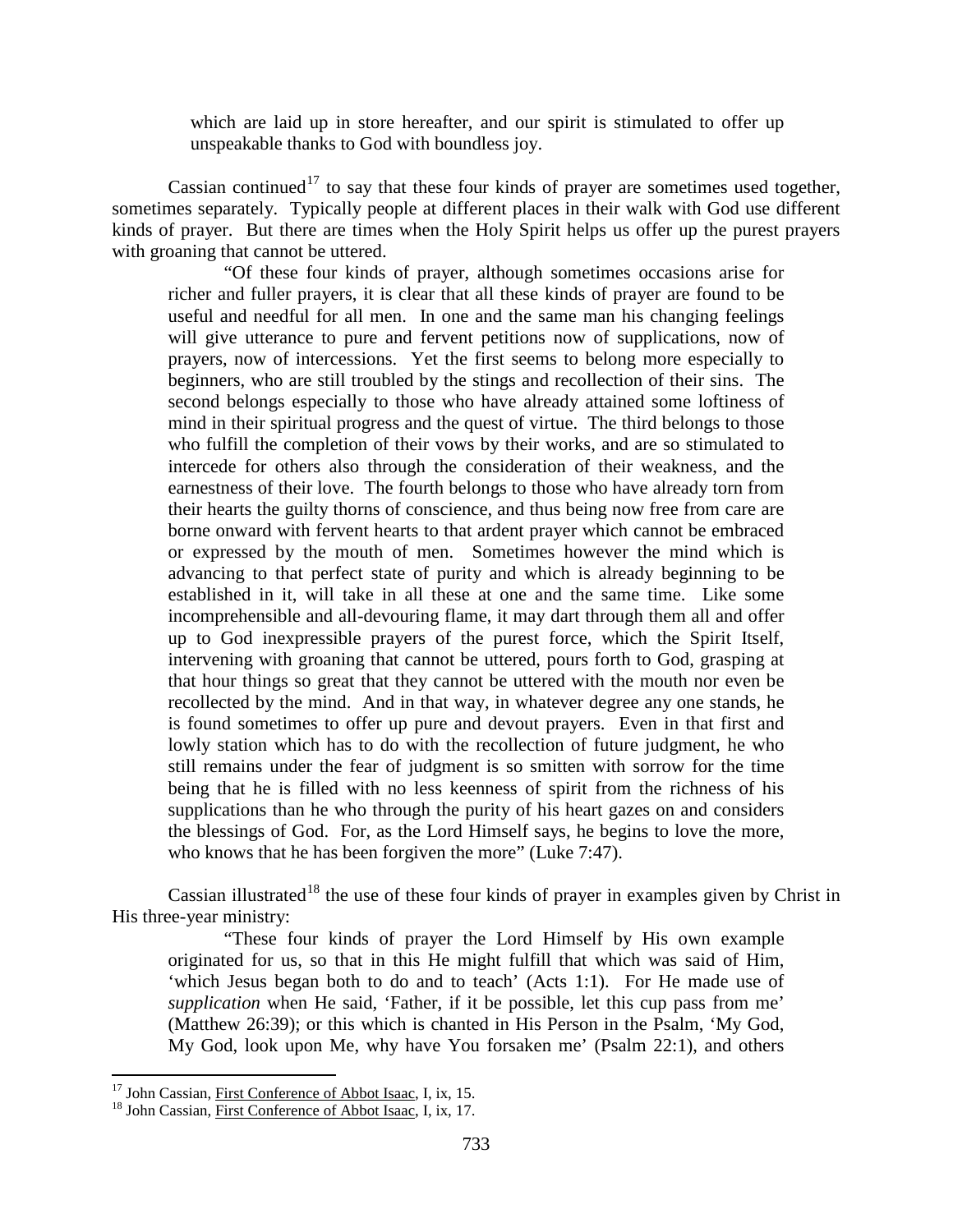like it. It is *prayer (vow)* where He says, 'I have magnified You upon the earth, I have finished the work which You gave Me to do' (John 17:4); and this, 'And for their sakes I sanctify Myself that they also may be sanctified in the truth' (John 17:19). It is *intercession* when He says, 'Father, those Whom You have given Me, I will that they also may be with Me that they may see My glory which You have given Me' (John 17:24); or at any rate when He says, "Father, forgive them for they do not know what they do' (Luke 23:34). It is *thanksgiving* when He says, 'I confess to You, Father, Lord of heaven and earth, that You have hidden these things from the wise and prudent, and have revealed them to babes. Even so, Father, for so it seemed good in Your sight' (Matthew 11:25-26); or at least when He says, 'Father, I thank You that You have heard Me. But I knew that You always hear Me" (John 11:41-42).

Cassian concluded<sup>[19](#page-13-1)</sup> that the most exalted and most sublime condition is brought about by the contemplation of God using the formula of the Lord's Prayer. Cassian begins by saying:

"There follows after these different kinds of supplication a still more sublime and exalted condition which is brought about by the contemplation of God alone and by fervent love, by which the mind, transporting and flinging itself into love for Him, addresses God most familiarly as its own Father with a piety of its own. That we ought to seek after this condition, the formula of the Lord's Prayer teaches us, saying 'Our Father'. When we confess with our own mouths that the Lord of the universe is our Father, we profess that we have been called from our condition as slaves to the adoption of sons. When we add, 'Who art in heaven', we confess that we shun all lingering in this present life, which we pass upon this earth as a pilgrimage. While a great distance separates us from our Father, we prefer to hasten with all eagerness to that country, where we confess that our Father dwells, and do not allow anything to deprive us disgracefully from our Father's inheritance, and make us incur the wrath of His justice and severity. We are inflamed with the piety which belongs to good sons, so that we shall bend all our energies to the advance not of our own profit, but of our Father's glory, saying to Him: 'Hallowed be Your Name'".

## <span id="page-13-0"></span>**Praying for All Men**

Why pray for all men? Chrysostom comments on this at length, giving two advantages:

- Hatred for those outside the Church is done away with; one can't hate those that he is praying for.
- Those outside the Church are made better by the prayers of the Church.

This involves not just prayer but also thanksgiving. Chrysostom stated<sup>[20](#page-13-2)</sup> that praying for someone involves showing love for them:

"For he who is urged to thank God for his neighbor's good, is also bound to love him and be kindly disposed towards him. And if we must give thanks for our neighbor's good, much more for what happens to ourselves, and for what is

<span id="page-13-1"></span><sup>&</sup>lt;sup>19</sup> John Cassian, <u>First Conference of Abbot Isaac</u>, I, ix, 18.  $^{20}$  John Chrysostom, Homilies on 1 Timothy, VI.

<span id="page-13-2"></span>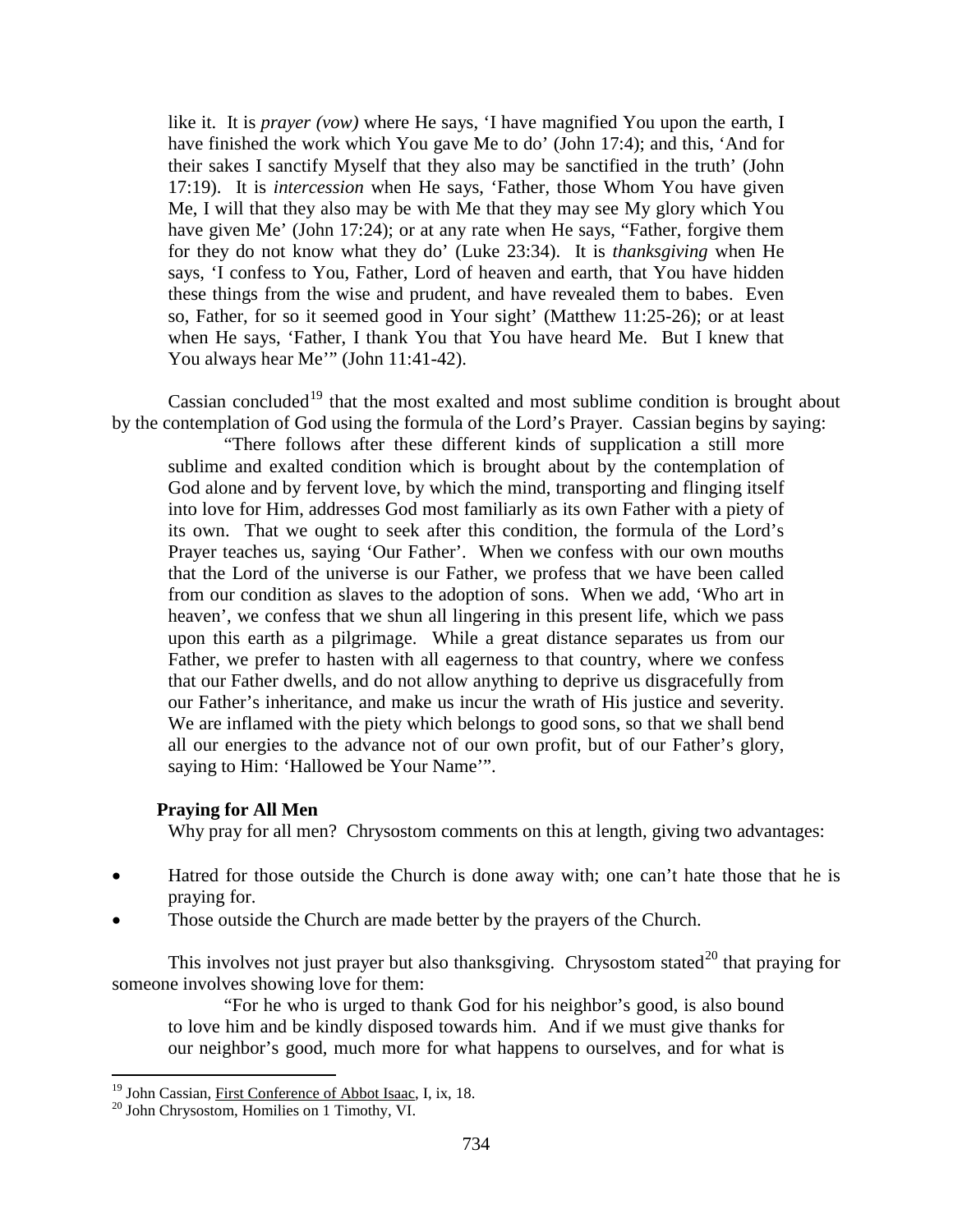unknown, and even for things against our will and such as appears grievous to us, since God dispenses all things for our good." This includes prayer for kings in order that we may lead a quiet and peaceable life. Without them (kings), we "would be scattered up and down as fugitives if they were cut off".

Athenagoras, writing to Emperor Marcus Aurelius  $(2<sup>nd</sup>$  Century) in defense of the Christians, stated<sup>[21](#page-14-1)</sup> that the Christians support his rule and pray for his welfare, even though he persecuted them.

"You are by nature and by education, upright, moderate, and benevolent, and worthy of your rule. I have proved that we are pious, and gentle, and temperate in spirit, and ask that you bend your royal head in approval. For who are more deserving to obtain the things they ask, than those who, like us, pray for your government, that you may, receive the kingdom, son from father, and that your empire may receive increase and addition, all men becoming subject to your sway? And this is also for our advantage, that we may lead a peaceable and quiet life, and may ourselves readily perform all that is commanded us".

Tertullian connected<sup>[22](#page-14-2)</sup> Paul's instruction to pray for all men with the words of the Lord's Prayer, "Hallowed be Thy Name".

"In our own petition, when we say, 'Hallowed be Thy name', we pray that it may be hallowed *in us* who are in Him, as well in all others for whom the grace of God is still waiting. We obey this precept, in 'praying for all' (1 Timothy 2:1), even for our personal enemies. And therefore with suspended utterance, we do not say, 'Hallowed be Your Name *in us'*, but we say, '*in all'*"

## **Warning: Do not Pray against Someone**

<span id="page-14-0"></span>Chrysostom warns that some people provoke God by saying in their prayers "show him the same!" "So do to him!" "Smite him!" "Recompense him!" Chrysostom makes a number of points:

- Praying against someone indicates a lack of forgiveness. If we don't forgive, we won't be forgiven either (Matthew 6:15).
- Prayers against someone are against our self, not him.
- Since we are judged with the same judgment we use (Matthew  $7:2$ ), by praying against someone, we do not allow The Judge to be lenient to our own offenses.
- Injuriousness, cursing and accusations are at variance with prayer; revilers shall not inherit the Kingdom of God (1 Corinthians 6:10).
- Let not the tongue that touches the Lord's Body utter anything offensive.
- Prayers of cursing, injuriousness, etc., are prayers of the Gentiles. Prayers of the Christians are forgiveness and forgetting of offenses.

John Cassian stated<sup>[23](#page-14-1)</sup> that the death of anyone is equally a loss to God, whether it is because we pray against someone or because we don't pray for our enemies.

<span id="page-14-1"></span><sup>&</sup>lt;sup>21</sup> Athenagoras the Athenian, "A Plea for the Christians", Chapter 36, in Roberts and Donaldson,  $\overline{\text{Ante-Nicene}}$  Fathers, Volume 2.

<span id="page-14-2"></span> $22$  Tertullian, On Prayer, III, iii, 3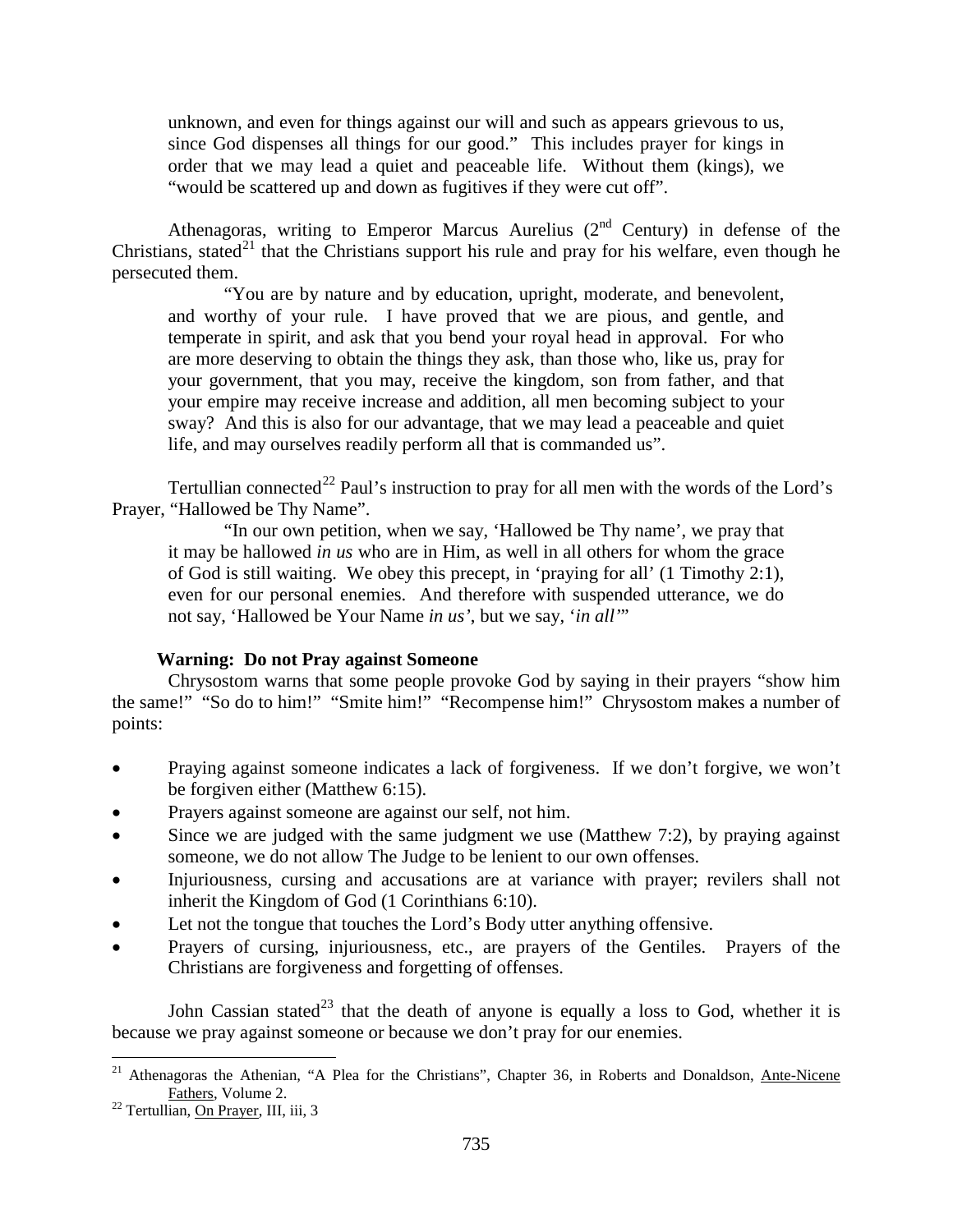"He who said that you should not be angry with another, said also that you should not disregard the vexations of another, for it makes no difference in the sight of God, 'Who wills all men to be saved' (1 Timothy 2:4), whether you destroy yourself or someone else. Since the death of anyone is equally a loss to God, and at the same time it is equally a gain to him to whom all destruction is delightful, whether it is acquired by your death or by the death of your brother".

John of Damascus asked us to remember<sup>[24](#page-15-2)</sup> that God had formed us all to share in His goodness.

"Remember that all the assaults of dark and evil fortune contribute to the salvation of those who receive them with thankfulness, and are assuredly ambassadors of help".

"Also one must bear in mind that God's original wish was that all should be saved and come to His Kingdom. It was not for punishment that He formed us but to share in His goodness, inasmuch as He is a good God. But inasmuch as He is a just God, His will is that sinners should suffer punishment".

### **Thy Will Be Done**

<span id="page-15-0"></span>John Chrysostom stated<sup>[25](#page-15-3)</sup> that we achieve a different perspective when we pray "Thy will be done". We pray from God's viewpoint, where He supplies good things even to blasphemers.

"If we only understood the force, the depth, the hidden treasure in the Lord's Prayer. Only unfold it and you will find prayers for unbelievers comprised within it. It is implied when one says 'Thy Will be done on earth as it is in heaven'. Now in heaven there is neither unbeliever nor offender; if therefore it were for the faithful alone, there would be no sense in that expression. If the faithful were to do the Will of God, and the unbelievers not to do it, His Will would not be done on earth as it is in heaven. But it means: As there is none wicked in heaven, so let there be none on earth; but draw all men to the fear of God, make all men angels, even those who hate us, and are our enemies."

"Do you see how God is blasphemed and mocked daily both by believers and unbelievers? What has He done? Extinguished the sun? Crushed the heavens and uprooted the earth? Dried up the sea? No! On the contrary, He makes His sun to rise, His rain to descend, gives the fruits of the earth in their seasons, and thus supplies yearly nourishment to the blasphemers, to the insensible, to the polluted, to persecutors, not for one day but for their whole life. Imitate Him then in your prayers; emulate Him as far as human powers admit." Practicing this will avoid it becoming annoying to us. For one is not annoyed at hearing others do the things we practice ourselves."

## **A Quiet and Peaceable Life**

<span id="page-15-1"></span>In writing to Timothy regarding the prayers of the Church, Paul said to pray "for kings and all who are in authority, that we may lead a quiet and peaceable life in all godliness and

<span id="page-15-2"></span><sup>&</sup>lt;sup>23</sup> John Cassian, <u>First Conference of Abbot Joseph</u>, II, xvi, 6.<br><sup>24</sup> John of Damascus, <u>Exposition of the Orthodox Faith</u>, II, 29.<br><sup>25</sup> John Chrysostom, Homilies on 1 Timothy, VI, Moral.

<span id="page-15-3"></span>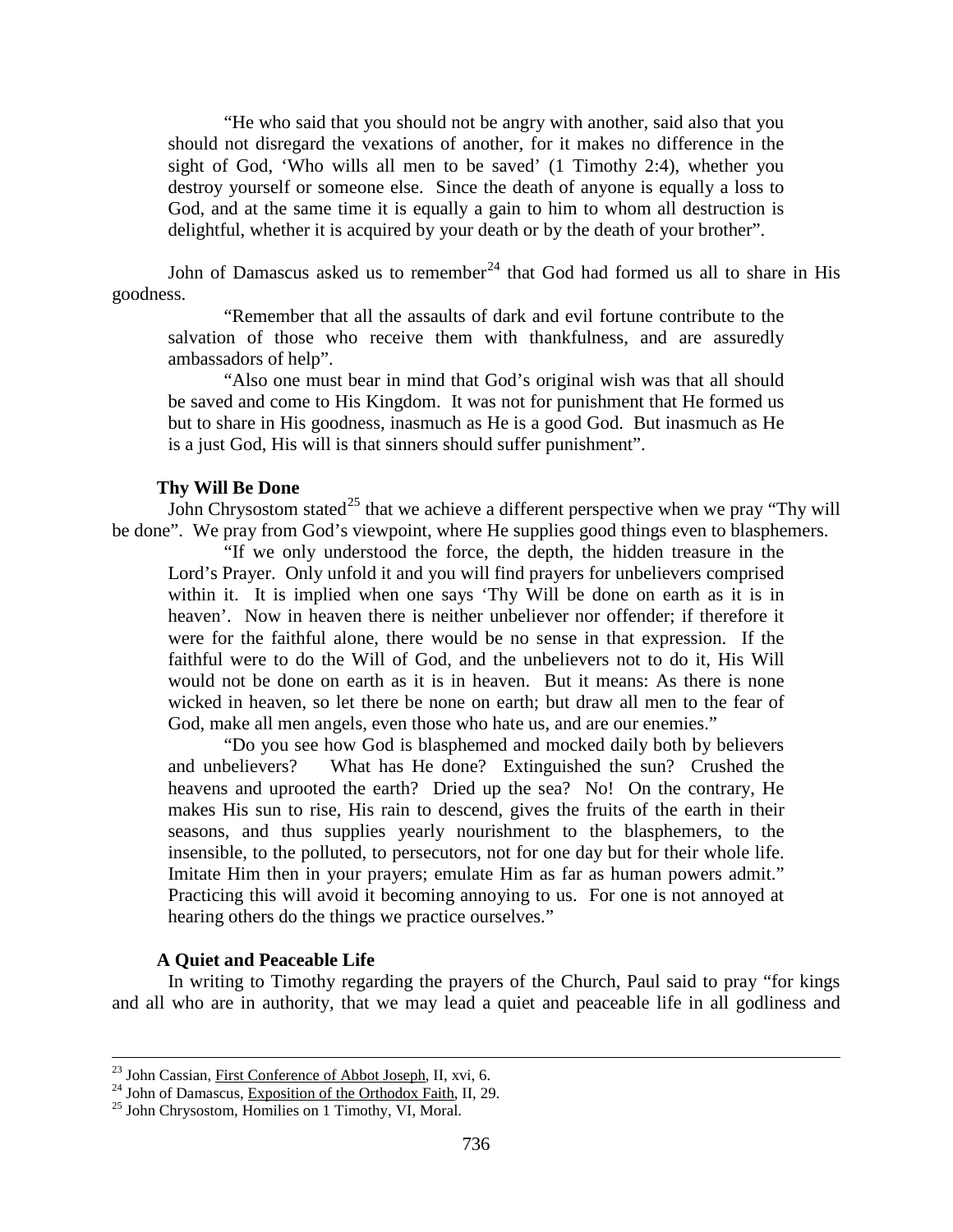reverence" (1 Timothy 2:2). Chrysostom spoke<sup>[26](#page-16-1)</sup> about three kinds of wars that can interrupt a quiet and peaceable life:

- Public War: where a foreign army attacks us.
- Civil War: where we are at war with one another.
- War with Oneself: where the body is at war with the soul.

Public and civil wars may slaughter us and cut us off, but they cannot injure the soul against our will (Matthew 10:28). Even if friends and neighbors are at war with us, we may be peaceable ourselves. (Compare Psalm 104:4, Psalm 120:6,7).

War with ourselves raises up evil desires and sensual pleasures, anger and envy; we cannot attain the promised blessings till this war is put to an end. Whoever does not still this tumult will fall pierced by wounds that will bring the death that is in hell. We have daily need therefore to take care that this war is not stirred up within us, or if stirred up it may be laid asleep soon.

To this end, the public peace contributes no small amount. But Paul did not ask Timothy to pray just for public peace, but "in all godliness and reverence" (1 Timothy 2:2). The heathen, the depraved, prostitutes and the licentious, can lead a quiet and peaceable life. Since Paul speaks of a peaceable life with all godliness, he means a godliness of doctrine supported by righteous living. Compare Titus 1:16, 1 Timothy 5:8, 1 Corinthians 5:11, 1 John 2:9. This is what Paul states that is "good and acceptable in the sight of God our Savior" (1 Timothy 2:3). And praying for this for all men is a part of being acceptable.

# **Becoming Like God**

<span id="page-16-0"></span>God "desires all men to be saved and to come to the knowledge of the truth" (1 Timothy 2:4). Therefore there is reason to pray for them. By doing so, we imitate God in His concern for all men. We become like Him if we will what He does. He sacrificed Himself for His enemies, who hated and rejected Him. What no one would do for friends, for brethren, for children, that the Lord has done for His servants. The Master did this for His servants as one of His servants; that is, God for men, and for men not deserving. For had they been deserving, had they done His pleasure, it would have been less wonderful; but that He died for such ungrateful, such obstinate creatures, this it is which strikes every mind with amazement. For what men would not do for their fellowmen, that has God done for us! Yet after such a display of love towards us, we hold back, and are not in earnest in our love of Christ. He has sacrificed Himself for us; for Him we make no sacrifice. We neglect Him when He wants necessary food; sick and naked, we don't visit Him (Matthew 25:34ff).

In this regard, Jesus Christ is the One Mediator between God the Father and men, since He gave Himself as a ransom for all (1 Timothy 2:5-6). Being of one nature with the Father and yet being truly man also, He can thus be a mediator between the two. As we imitate Him, since we are joined to Him in the Body of Christ, we also can be mediators between Christ and His fallen creation. The Virgin Mary has been called a mediatrix between Christ and mankind. She

<span id="page-16-1"></span> <sup>26</sup> John Chrysostom, Homilies on 1 Timothy, VII.